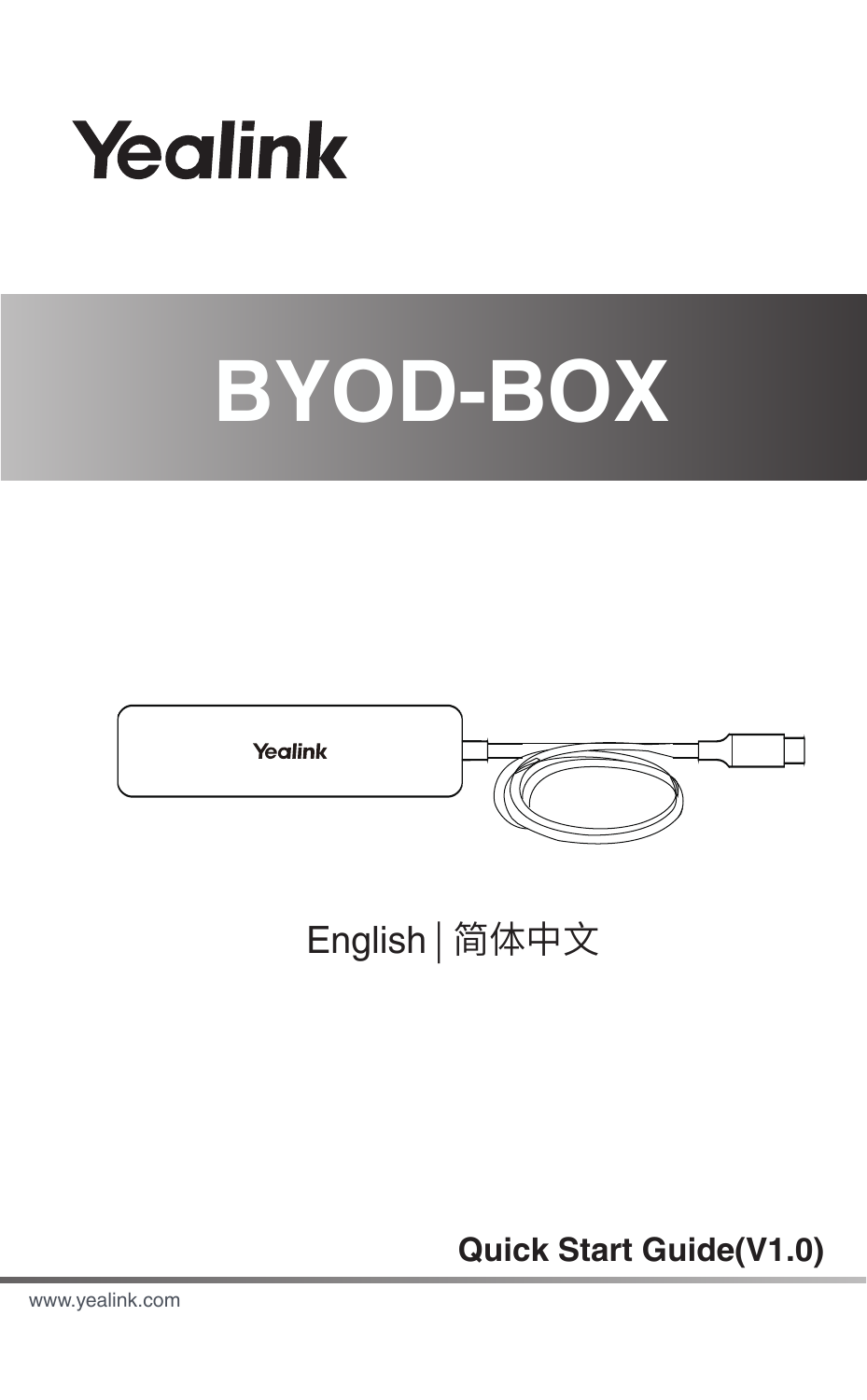## **Package Contents**





BYOD-BOX PD Power Adapter



 1.2m USB Type-C Cable







Velcro×2 Type-C to Type-A Adapter

**BYOD** Quick Start Guide

We recommend that you use the accessories provided or approved by Yealink. The use of unapproved third-party accessories may result in poor performance.

# **BYOD-BOX Port**



# **BYOD-BOX Installation**

Attach the BYOD box to the bottom or the top of the table.

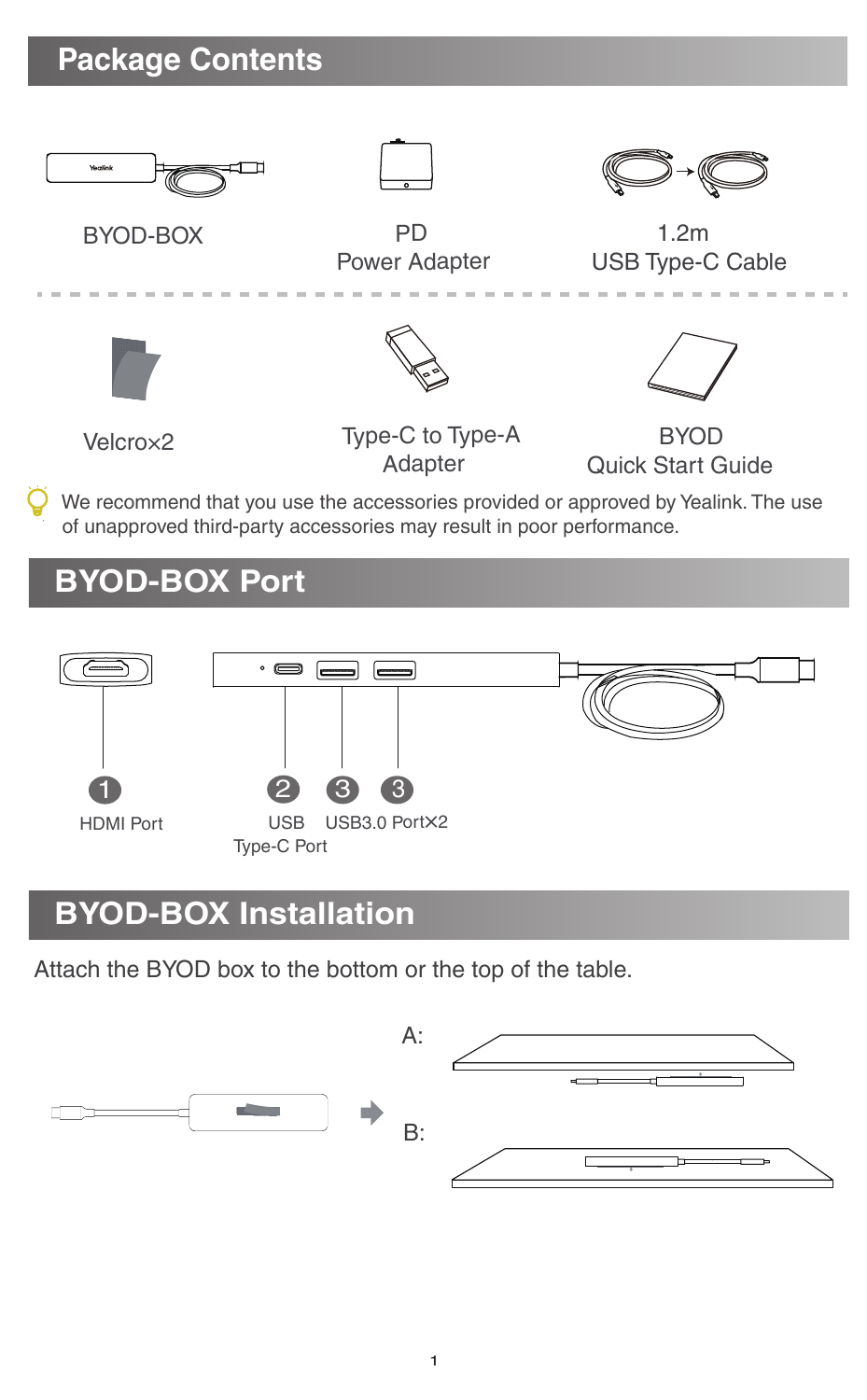# **BYOD-BOX Connection**



 We recommend that you use a stable 1.8m HDMI cable with magnetic ring to connect the TV.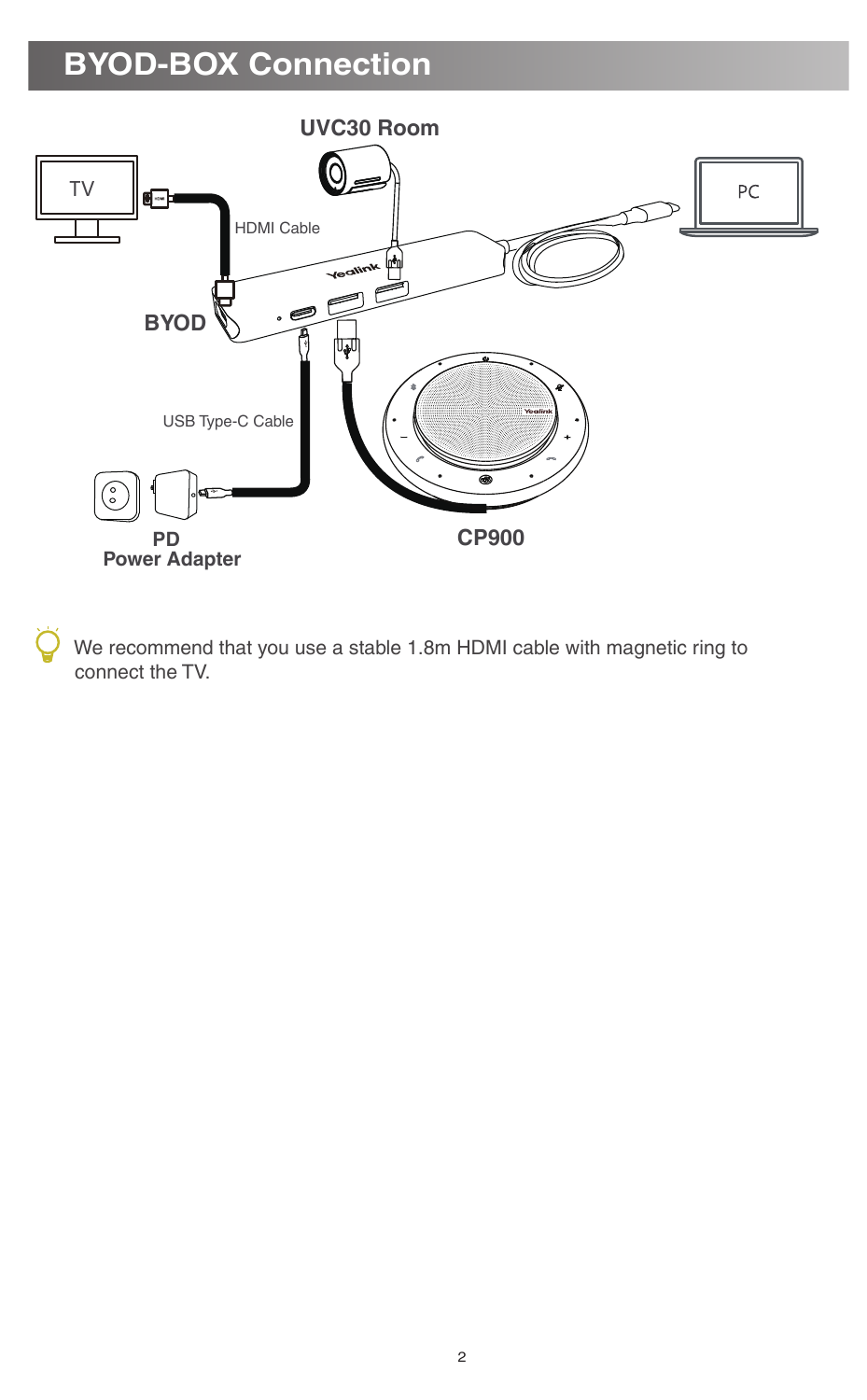

我们推荐使用由Yealink提供或经Yealink认可的配件和线缆,使用未经认可的第三方配件和线 Ö 缆可能会导致性能的下降。

## **BYOD盒子接口**



# **安装BYOD盒子**

将BYOD盒子贴在桌子的底部或桌面。

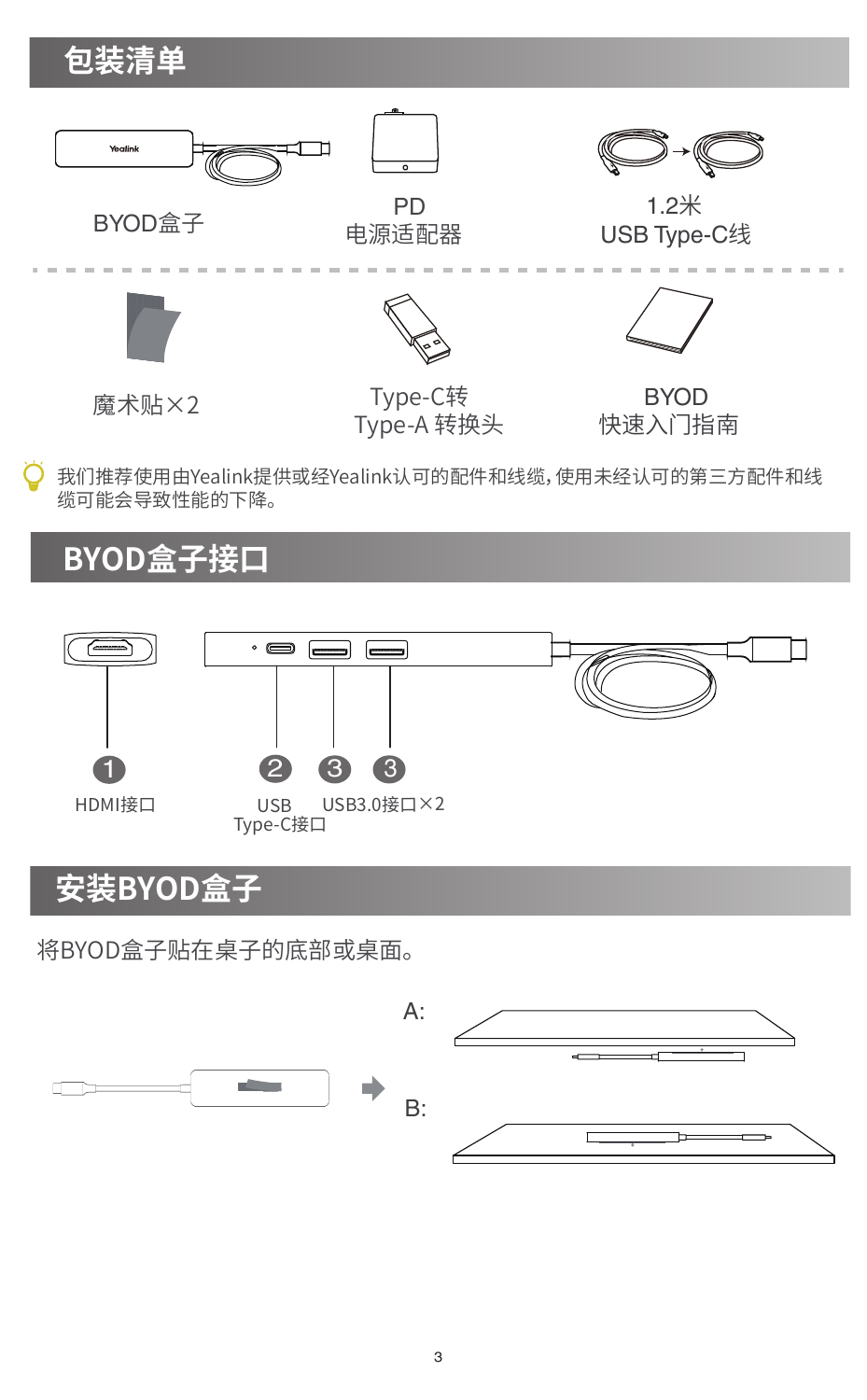# **连接BYOD盒子**



我们建议您使用1.8米稳定的带磁环的HDMI线与来连接电视。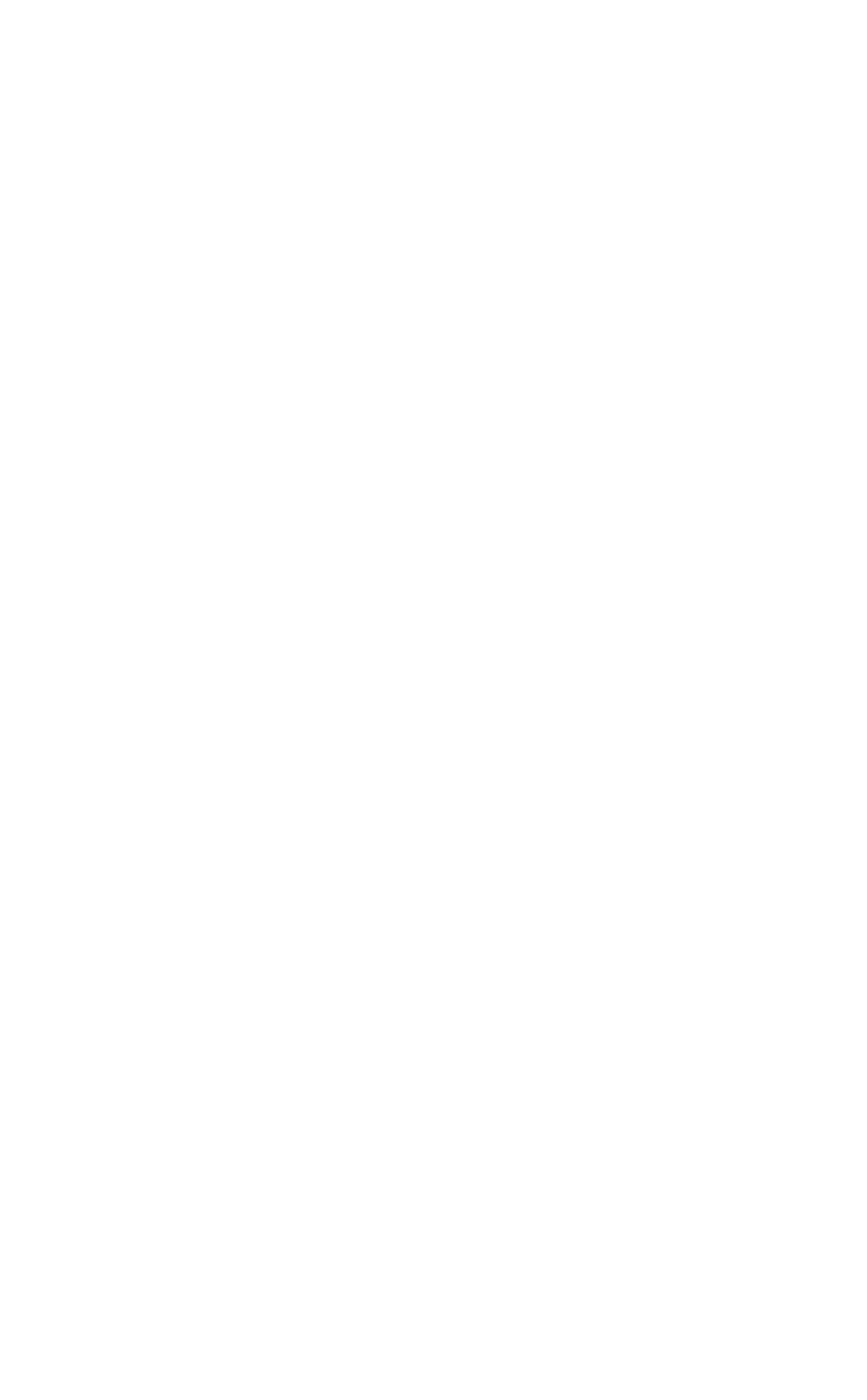### **Regulatory Notices**

- Operating Ambient Temperatures Operating temperature: +32 to 104°F (0 to 40°C)
- Relative humidity: 5% to 90%, noncondensing Storage temperature: -22 to +160°F (-30 to +70°C)
- Warranty.

Our product warranty is limited only to the unit itself, when used normally in accordance with the operating instructions and the system environment. we accordent for the sum and the specifical state of agreem monotonical.<br>We are not liable for damage or loss resulting from the use of this product. or for any claim from a third party. We are not liable for problems with Yealink device arising from the use of this product; we are not liable for financial damages, lost profits, claims from third parties, etc., arising from the use of this product.

Explanation of the symbols

 $\bullet$  DC symbol

**EXECUTE:** is the DC voltage symbol.

### WEEE Warning symbol

 To avoid the potential effects on the environment and human health as a result of the presence of hazardous substances in electrical and electronic equipment, end users of electrical and electronic<br>electronic equipment, end users of electrical and electronic

eant should understand the meaning of the crossed-out wheeled bin symbol. Do not dispose of WEEE as unsorted municipal waste and have to collect such WEEE separately.<br>Clear such WEEE separately.

#### Restriction of Hazardous Substances Directive (RoHS) This device complies with the requirements of the EU RoHS Directive. Statements of compliance can be obtained by contacting support@yealink.com.

Safety Instructions

Save these instructions. Read these safety instructions before use! General Requirements<br>A General Requirements

- Before you install and use the device, read the safety instructions carefully and observe the situation during operation.
- . During the process of storage, transportation, and operation, ple always keep the device dry and clean, avoid collision and crash.<br>Always keep the device dry and clean, avoid collision and crash.
- Please attempt not to dismantle the device by yourself. In case of any discrepancy, please contact the appointed maintenance center for repair.
	- **.** Please refer to the relevant laws and statutes while using the device.

## Legal rights of others should be respected as well.<br>
<u>A</u> Environmental Requirements

- Place the device at a well-ventilated place. Do not expose the device under direct sunlight.
- 
- Keep the device dry and free of dusts. Do not place the device on or near any inflammable or fire-vulnerable object, such as rubber-made materials.
	- Keep the device away from any heat source or bare fire, such as a candle or an electric heater.

### $\triangle$  Operating Requirements

- 
- Do not let a child operate the device without guidance. Do not let a child play with the device or any accessory in case of Do not we a critic pray
	- Please use the accessories provided or authorized by the manufacturer
- only. The power supply of the device shall meet the requirements of the input voltage of the device. Please use the provided surgerments to use up
- socket only. Before plugging or unplugging any cable, make sure that your hands are completely dry.
	- $\bullet$  Do not spill liquid of any kind on the product or use the equipment near water, for example, near a bathtub, washbowl, kitchen sink, wet aser, ne example, near a basiness,<br>asament or near a swimming pool.
	- During a thunderstorm, stop using the device and disconnect it from the power supply. Unplug the power plug and the Asymmetric Digital Subscriber Line (ADSL) twisted pair (the radio frequency cable) to avoid lightning strike.
- If the device is left unused for a rather long time, disconnect it from the
- power supply and unplug the power plug. When there is smoke emitted from the device, or some abnormal noise or smell, disconnect the device from the power supply, and unplug the power plug immediately.
- 
- Contact the specified maintenance center for repair. Do not insert any object into equipment slots that is not part of the
- product or auxiliary product. Before connecting a cable, connect the grounding cable of the device first. Do not disconnect the grounding cable until you disconnect all other cables.

Cleaning Requirements

- Before clearing the device, disconnect it from the power supply.
- Use a piece of soft, dry and anti-static cloth to clean the device. Keep the power plug clean and dry.

### Troubleshooting

The unit cannot supply power to device other than Yealink device.

The urst German export power as account.

1. Clean the plug with a dry cloth.

2. Connect it to another wall outlet. The usage environment is out of operating temperature range.

1. Use in the operation temperature range The cable between the unit and the Yealink device is connected income.

1. Connect the cable correctly.<br>You cannot connect the cable prope

You cannot connect the cable properly. 1. You may have connected a wrong Yealink device.

2. Use the correct power supply.

Some dust, etc., may be in the port.

#### 1. Clean the port.

Contact your dealer or authorized service facility for any further questions.

FCC Statement This device complies with part 15 of the FCC Rules. Operation is subject to the **This Quee**<br>following

two conditions: (1) this device may not cause harmful interference, and (2) this device must accept any interference received, including interference that may

cause undesired operation. Any Changes or modifications not expressly approved by the party responsible for compliance could void the user's authority to operate the equipment.

### IC Statement

This device complies with Industry Canada's licence-exempt RSSs. Operation is subject to the following two conditions:

(1) this device may not cause interference; and

(2) this device must accept any interference, including interference that may

cause undesired operation of the device. CAN ICES-3(B) Le présent appareil est conforme aux CNR d'Industrie Canada applicables aux appareils radio exempts de licence. L'exploitation est autorisée aux deux conditions suivantes :

(1) l'appareil ne doit pas produire de brouillage; (2) l'utilisateur de l'appareil doit accepter tout brouillage radioélectrique subi, même si le brouillage est susceptible d'en compromettre le

force of the continuation and

### Contact Information

YEALINK NETWORK TECHNOLOGY CO.,LTD.

309, 3rd Floor, No.16, Yun Ding North Road, Huli District, Xiamen City, Fujian, P.R.C **YEALINK (EUROPE) NETWORK TECHNOLOGY B.V.**<br>YEALINK (EUROPE) NETWORK TECHNOLOGY B.V.

Strawinskylaan 3127, Atrium Building, 8th floor, 1077ZX Amsterdam, The Netherlands YEALINK (USA) NETWORK TECHNOLOGY CO., LTD.

999 Peachtree Street Suite 2300, Fulton, Atlanta, GA, 30309, USA Made in China